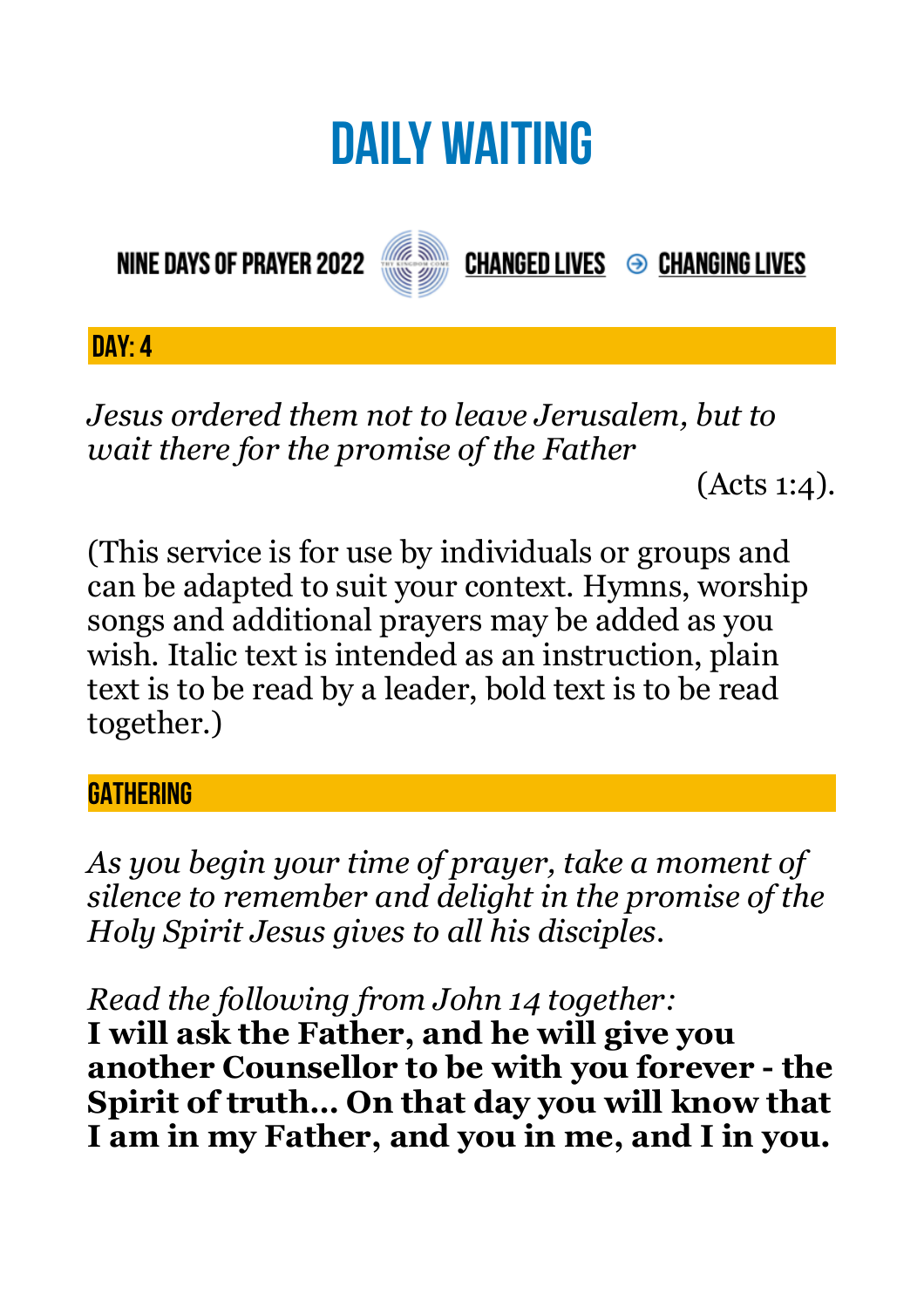*Make a sign of being present to God and one another – light a candle, open a Bible, share the peace…* 

Come, Holy Spirit, fill the hearts of your people **And kindle in us the fire of your love.**  Come, Holy Spirit, be with us as we pray **And leave us not as orphans.**  Come, Holy Spirit, renew us in body, mind and spirit **And send us out to be your presence in your world.**  Come, Holy Spirit, fill the hearts of your people

**And kindle in us the fire of your love.** 

*Optional hymn or worship song.* 

## **LISTENING**

You also, like living stones, are being built into a spiritual house to be a holy priesthood, offering spiritual sacrifices acceptable to God through Jesus Christ. (1 PETER 2:5, NIV)

#### **REFLECTING**

In a building, each and every brick is essential. Christ says that each and every one of us is a living stone of His church, dependent on one another and an essential part of the structure.

Every building begins with the foundation. No structure will ever hold if the foundations aren't deep and sure. As Christians, as living stones in the construction of God, we have one foundation: Jesus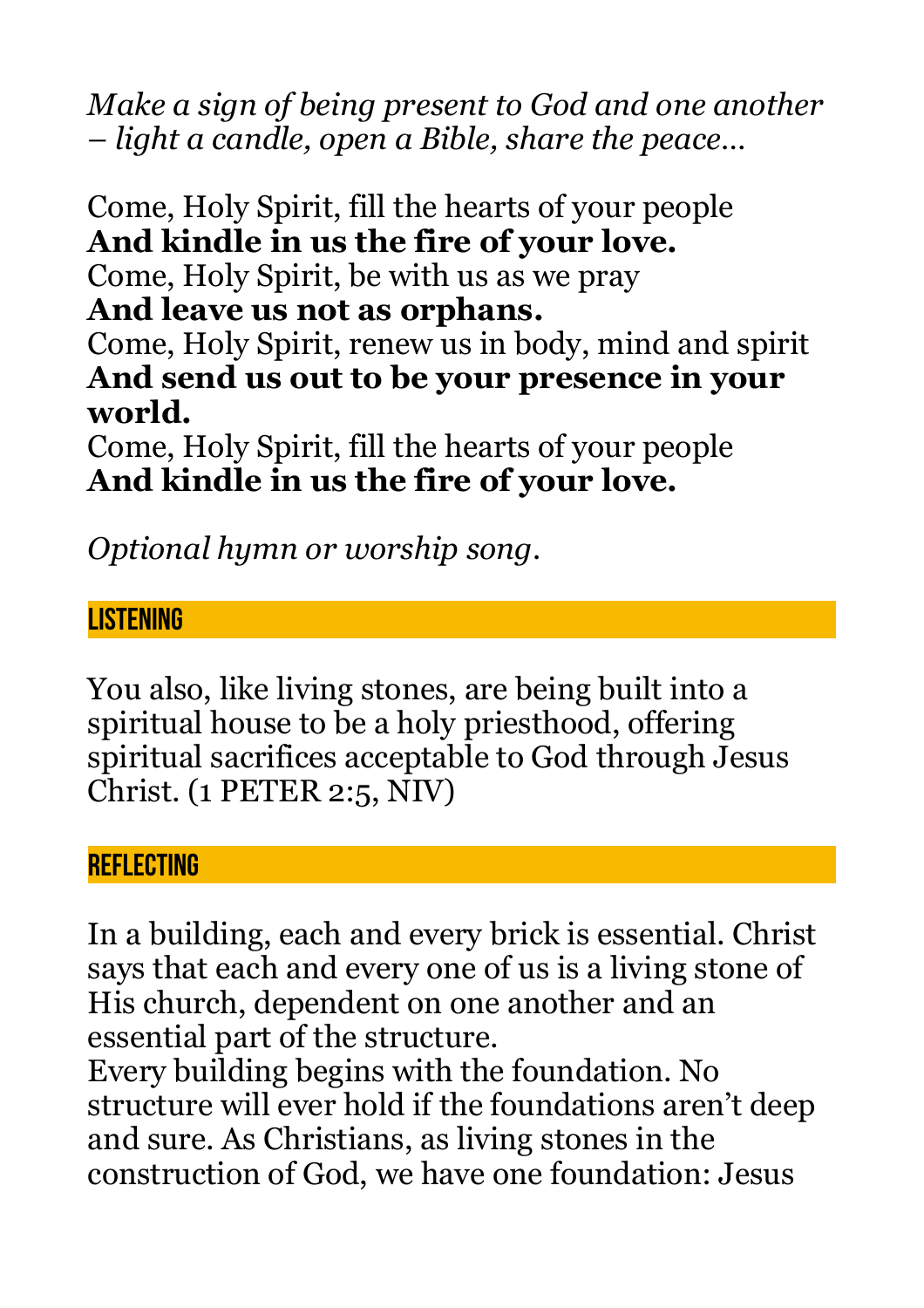Christ. The difference between being the living stones of the Church and dead wood of our own construction is the need to renew, deepen and celebrate our foundations in Christ every day. We crumble as soon as we build on any other foundation except Jesus. In the places to which Peter is writing, buildings were a way for people to show off their power and status. Not unlike today, people would build elaborate monuments, physical structures which denoted success, strength, and social standing. But the Christians Peter addresses were powerless. They couldn't compete with these displays of grandeur or celebrate their faith in the power of God through building impressive places of worship.

Taking these words to heart, it would seem that for Peter it does not matter if you cannot build huge temples or erect great monuments to God. It is not about these outward displays. The stones He wants are 'rejected by humans but chosen by God' [1 Peter 2:4]. God wants the outcast, the unwanted, the unloved, the rejected. These are the people whose lives can be testament to the greatness of grace. Our lives, our bodies, our very beings bear witness to the transformative power of God who has a place for each one of us. And this happens as we are built together into a spiritual house for God.

To be a living stone is to glorify God with our lives rather than build for our own glory or power. It is to transform the way we understand power and status. It is to go exactly where God needs us to be. It is to transform and be transformed – from being ignored, neglected, and oppressed – to being a part of God's divine plan. It is to inhabit the language of living as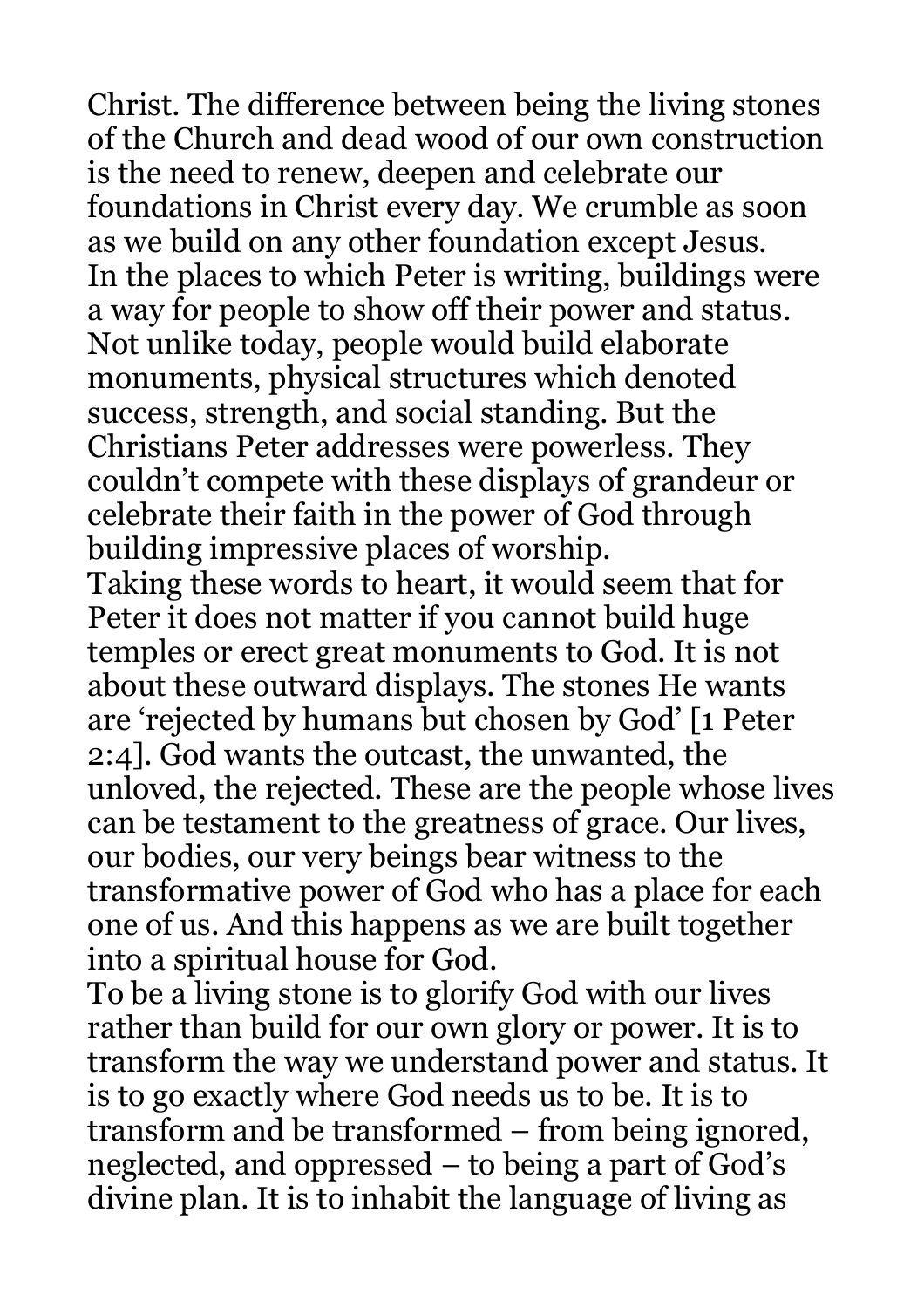God's people. And each person is essential in this. The five that you hold before God in prayer have an essential place to take in His building. Only the Holy Spirit can do this.

Today, we reflect on how our lives glorify God and testify to His grace in a way that nothing we ever build ourselves could. Let us pray for deeper and stronger foundations in Jesus that keep us steady, that the Holy Spirit might build us into a dwelling for His glory.

## **Psalm 91** (NRSV)

- 1 You who live in the shelter of the Most High, who abide in the shadow of the Almighty,
- 2 will say to the LORD, "My refuge and my fortress;

my God, in whom I trust."

 3 For he will deliver you from the snare of the fowler

and from the deadly pestilence;

 4 he will cover you with his pinions, and under his wings you will find refuge; his faithfulness is a shield and

buckler.

- 5 You will not fear the terror of the night, or the arrow that flies by day,
- 6 or the pestilence that stalks in darkness, or the destruction that wastes at noonday.
- 7 A thousand may fall at your side, ten thousand at your right hand, but it will not come near you.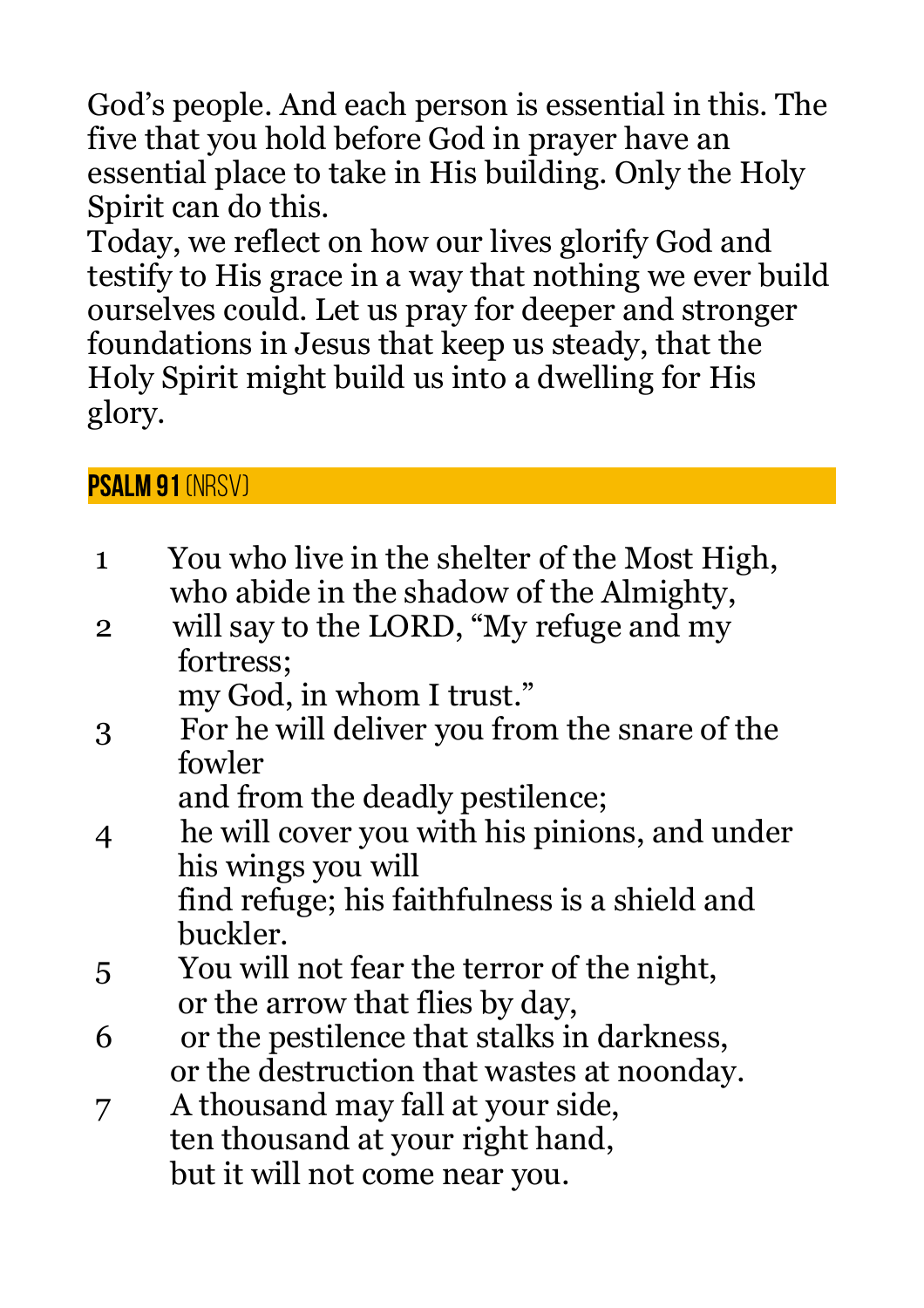- 8 You will only look with your eyes and see the punishment of the wicked.
- 9 Because you have made the LORD your refuge, the Most High your dwelling place,
- 10 no evil shall befall you, no scourge come near your tent.

 **Glory to the Father and to the Son, And to the Holy Spirit; As it was in the beginning, is now And shall be for ever. Amen.**

# **PRAYING**

God, our only true Architect, builder of all loving homes,

As Jesus was welcomed into the home of Mary and Martha,

And as he entered the house of Simon Peter to heal the sick,

May we welcome friends and strangers into our homes,

Offering respite and hope.

Bless our homes with trust, respect, and an ever-open door,

And our hospitals as places of healing.

# **Amen.**

We meet your word in Gospel story and Epistle teaching. *(Pause)*

Come Holy Spirit: **Thy Kingdom Come.**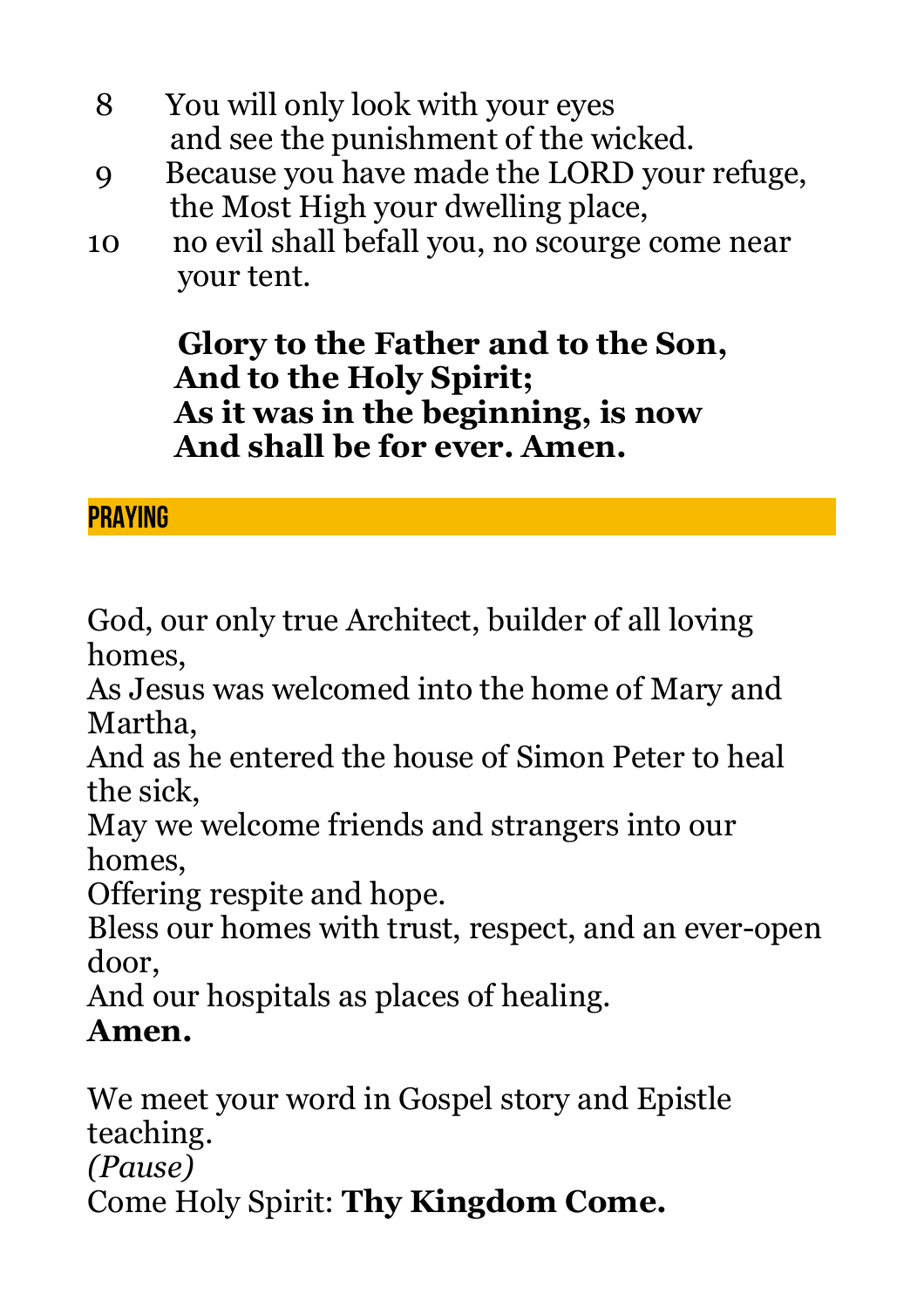We express thanks for and to our hospitals, for the burden they have carried in Covid.

*(Pause)*

Come Holy Spirit: **Thy Kingdom Come.**

We offer our churches as shelters of refuge and hope. *(Pause)*

Come Holy Spirit: **Thy Kingdom Come.**

We bear before you the homeless we pass daily on our streets.

*(Pause)*

Come Holy Spirit: **Thy Kingdom Come.**

*We wait upon the work of your Spirit as we say the Lord's Prayer together:*

**Our Father in heaven, hallowed be your name, Your kingdom come, your will be done, on earth as in heaven. Give us today our daily bread. Forgive us our sins as we forgive those who sin against us. Lead us not into temptation but deliver us from evil. For the kingdom, the power, and the glory are yours Now and for ever. Amen.**

Come Holy Spirit: **gift us with foundations of faith to keep us upright.** Come Holy Spirit: **gift us with windows open to hope.** Come Holy Spirit: **gift us with a roof of love to protect the stranger.** Come Holy Spirit: **gift us with yourself.**